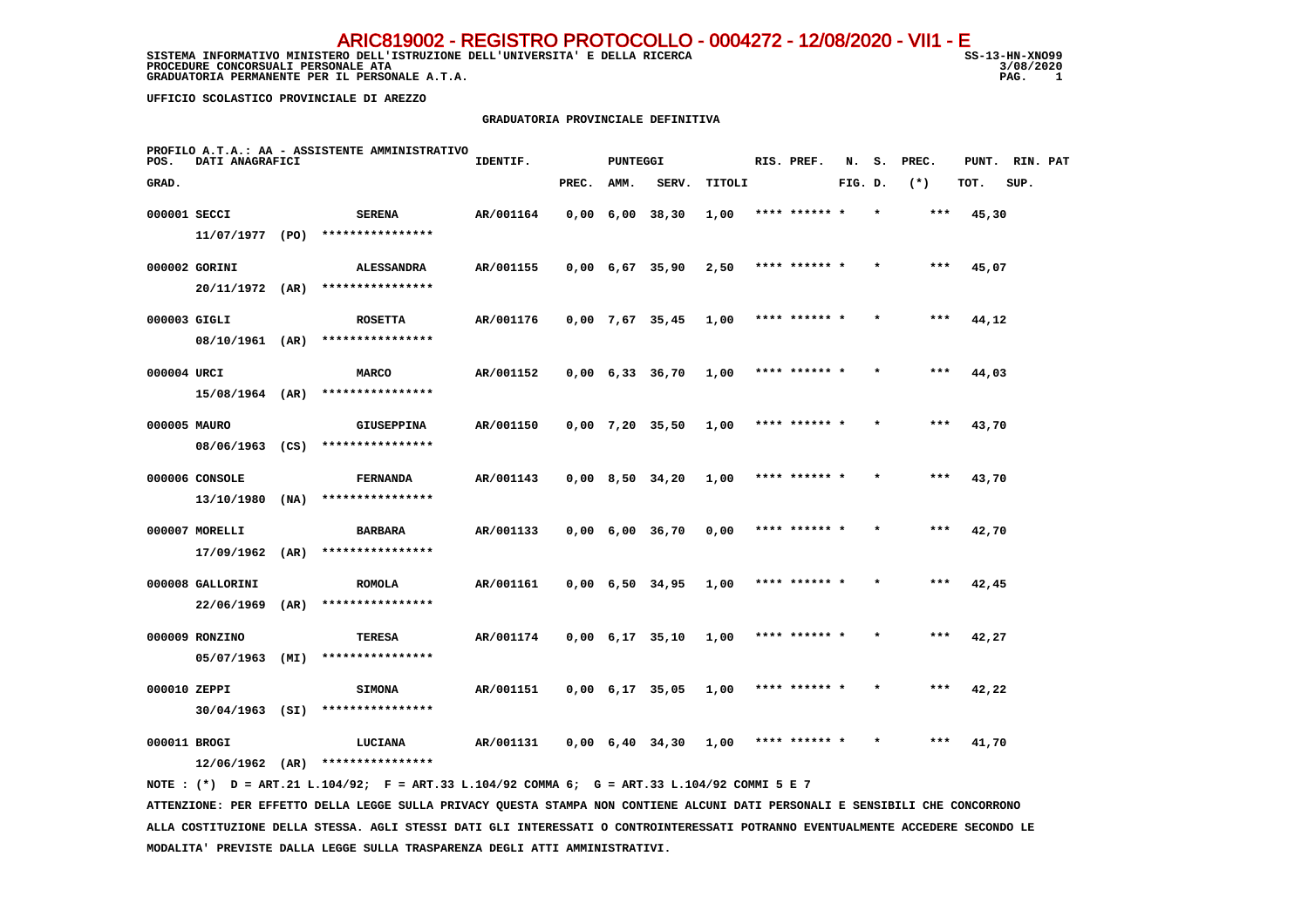SISTEMA INFORMATIVO MINISTERO BELGO DEL BEGISTRO RROTOCOLLO - 0004272 - 12/08/2020 - VII1 - E<sub>S-13-HN-XNO99</sub> 3/08/2020 PROCEDURE CONCORSUALI PERSONALE ATA<br> **BROCEDURE CONCORSUALI PERSONALE ATA** 3/08/<br>
GRADUATORIA PERMANENTE PER IL PERSONALE A.T.A.<br>
PAG.  $\overline{\phantom{a}}$ GRADUATORIA PERMANENTE PER IL PERSONALE A.T.A.

 **UFFICIO SCOLASTICO PROVINCIALE DI AREZZO**

 **GRADUATORIA PROVINCIALE DEFINITIVA**

| POS.  | DATI ANAGRAFICI  |      | PROFILO A.T.A.: AA - ASSISTENTE AMMINISTRATIVO                                              | IDENTIF.  |       | PUNTEGGI |                 |        | RIS. PREF.    |         |         | N. S. PREC. | PUNT. RIN. PAT |      |  |
|-------|------------------|------|---------------------------------------------------------------------------------------------|-----------|-------|----------|-----------------|--------|---------------|---------|---------|-------------|----------------|------|--|
| GRAD. |                  |      |                                                                                             |           | PREC. | AMM.     | SERV.           | TITOLI |               | FIG. D. |         | $(*)$       | TOT.           | SUP. |  |
|       | 000012 IAVARAZZO |      | <b>RAFFAELLA</b>                                                                            | AR/001163 | 0,00  | 7,90     | 25,85           | 4,30   | **** ****** * |         | $\star$ | ***         | 38,05          |      |  |
|       | 03/09/1987       | (CE) | ****************                                                                            |           |       |          |                 |        |               |         |         |             |                |      |  |
|       | 000013 BALLETTA  |      | <b>ISABELLA</b>                                                                             | AR/001154 |       |          | 0,00 8,67 16,80 | 5,50   | **** ****** * |         | $\star$ | ***         | 30,97          |      |  |
|       | 28/03/1977       | (NA) | ****************                                                                            |           |       |          |                 |        |               |         |         |             |                |      |  |
|       |                  |      | NOTE: (*) D = ART.21 L.104/92; F = ART.33 L.104/92 COMMA 6; G = ART.33 L.104/92 COMMI 5 E 7 |           |       |          |                 |        |               |         |         |             |                |      |  |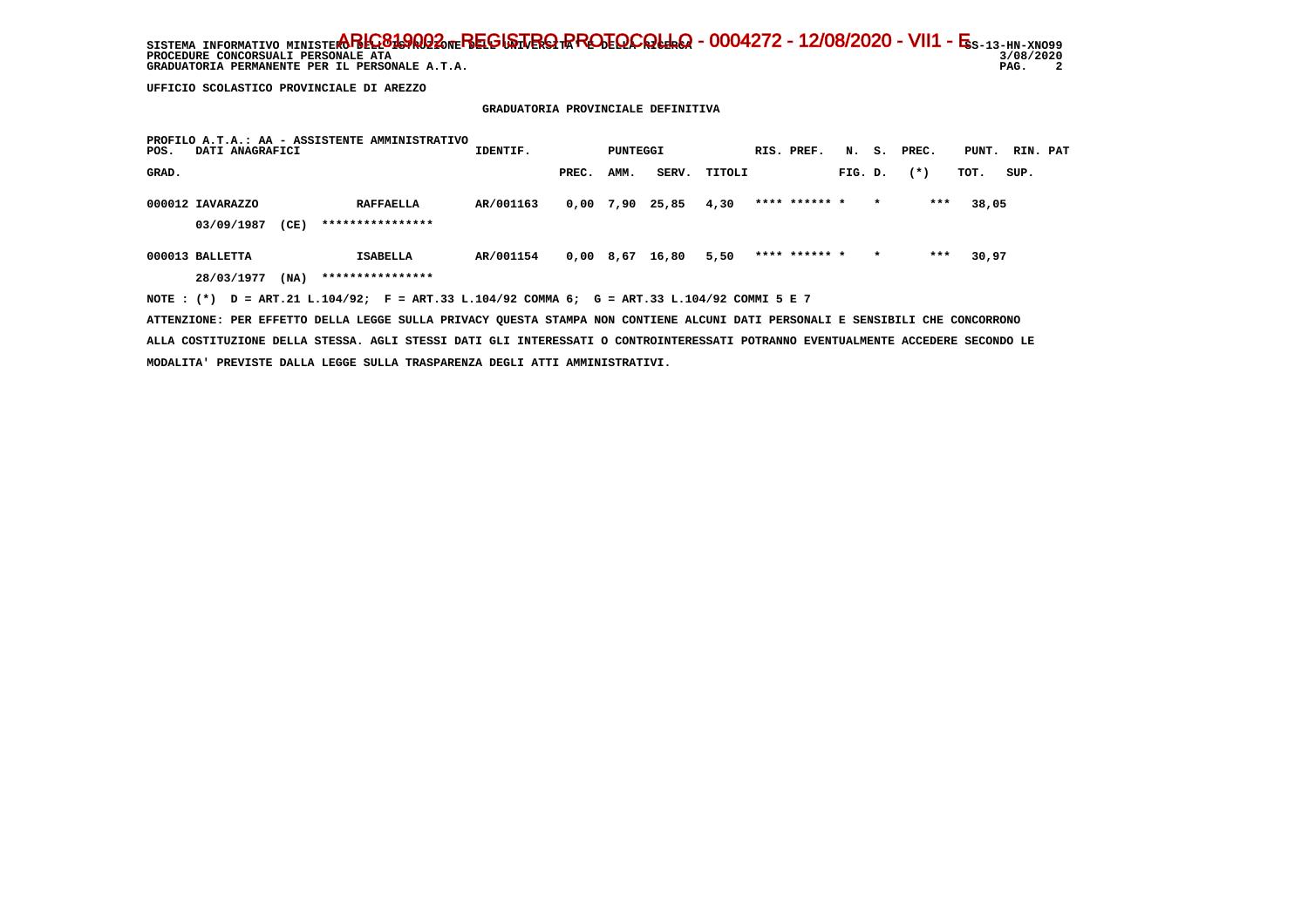**PROCEDURE CONCORSUALI PERSONALE ATA GRADUATORIA PERMANENTE PER IL PERSONALE A.T.A.** 

 **UFFICIO SCOLASTICO PROVINCIALE DI AREZZO**

# **GRADUATORIA PROVINCIALE DEFINITIVA**

| POS.  | DATI ANAGRAFICI   |      | PROFILO A.T.A.: AT - ASSISTENTE TECNICO                                                                                         | IDENTIF.                                                     |              | PUNTEGGI          |                   |        | RIS. PREF.    | N.      | s. | PREC.  | PUNT. | RIN. PAT |  |
|-------|-------------------|------|---------------------------------------------------------------------------------------------------------------------------------|--------------------------------------------------------------|--------------|-------------------|-------------------|--------|---------------|---------|----|--------|-------|----------|--|
| GRAD. |                   |      |                                                                                                                                 |                                                              | PREC.        | AMM.              | SERV.             | TITOLI |               | FIG. D. |    | $(* )$ | TOT.  | SUP.     |  |
|       | 000001 PAPINI     |      | <b>DOMENICO</b>                                                                                                                 | AR/000505                                                    | 74,40 0,00   |                   | 4,50              | 0,00   | **** ******   |         |    | ***    | 78,90 |          |  |
|       | 25/12/1963 (AR)   |      | ****************                                                                                                                | AREE DI LABORATORIO POSSEDUTE: AR12 AR32                     |              |                   |                   |        |               |         |    |        |       |          |  |
|       | 000002 PAPERINI   |      | <b>STEFANO</b>                                                                                                                  | AR/001172                                                    |              |                   | $0,00$ 8,00 42,10 | 0,00   | **** ****** * |         |    | $***$  | 50,10 |          |  |
|       | 12/01/1965        | (AR) | ****************                                                                                                                | AREE DI LABORATORIO POSSEDUTE: AR02 AR08                     |              |                   |                   |        |               |         |    |        |       |          |  |
|       | 000003 CARDONE    |      | <b>NICOLA</b>                                                                                                                   | AR/000660                                                    | 46,60 0,00   |                   | 0,00              | 0.00   | **** ****** * |         |    | ***    | 46,60 |          |  |
|       | 04/05/1962        | (NA) | ****************                                                                                                                | AREE DI LABORATORIO POSSEDUTE: AR02 AR05 AR08                |              |                   |                   |        |               |         |    |        |       |          |  |
|       | 000004 GUIDELLI   |      | <b>ANDREA</b>                                                                                                                   | AR/000628                                                    | 38,90 0,00   |                   | 0,00              | 0,00   | **** ****** * |         |    | ***    | 38,90 |          |  |
|       | 14/03/1972 (AR)   |      | ****************                                                                                                                | AREE DI LABORATORIO POSSEDUTE: AR10                          |              |                   |                   |        |               |         |    |        |       |          |  |
|       | 000005 SAURINI    |      | <b>SIMONA</b>                                                                                                                   | AR/000658                                                    | $33,52$ 0,00 |                   | 0.00              | 0.00   | **** ****** * |         |    | $***$  | 33,52 |          |  |
|       | 24/06/1969        | (AR) | ****************                                                                                                                | AREE DI LABORATORIO POSSEDUTE: AR30 AR32                     |              |                   |                   |        |               |         |    |        |       |          |  |
|       | 000006 ANDREONI   |      | GIANNI                                                                                                                          | AR/000653                                                    | 29,70 0,00   |                   | 0,00              | 0.00   | **** ****** * |         |    | ***    | 29,70 |          |  |
|       | $10/06/1962$ (AR) |      | ****************                                                                                                                | AREE DI LABORATORIO POSSEDUTE: AR01 AR08 AR11 AR23 AR29 AR38 |              |                   |                   |        |               |         |    |        |       |          |  |
|       | 000007 MORETTI    |      | <b>GABRIELE</b>                                                                                                                 | AR/000908                                                    | 25,67 0,00   |                   | 0.00              | 0.00   | **** ****** * |         |    | ***    | 25,67 |          |  |
|       | 06/09/1972 (AR)   |      | ****************                                                                                                                | AREE DI LABORATORIO POSSEDUTE: AR10                          |              |                   |                   |        |               |         |    |        |       |          |  |
|       | 000008 CANACCI    |      | <b>FRANCESCO</b>                                                                                                                | AR/001177                                                    |              | $0,00$ 8,30 13,60 |                   | 2,00   | **** ****** * |         |    | $***$  | 23,90 |          |  |
|       | 16/06/1987 (AR)   |      | ****************                                                                                                                | AREE DI LABORATORIO POSSEDUTE: AR02 AR08                     |              |                   |                   |        |               |         |    |        |       |          |  |
|       | 000009 BONINI     |      | <b>MIGUEL ANGEL</b>                                                                                                             | AR/001130                                                    |              | $0,00$ 7,30 14,50 |                   | 0,00   | **** ****** * |         |    | $***$  | 21,80 |          |  |
|       |                   |      | R 22/04/1960 (EE) *****************                                                                                             | AREE DI LABORATORIO POSSEDUTE: AR01 AR08                     |              |                   |                   |        |               |         |    |        |       |          |  |
|       |                   |      | NOTE : (*) D = ART.21 L.104/92; F = ART.33 L.104/92 COMMA 6; G = ART.33 L.104/92 COMMI 5 E 7                                    |                                                              |              |                   |                   |        |               |         |    |        |       |          |  |
|       |                   |      | ATTENZIONE: PER EFFETTO DELLA LEGGE SULLA PRIVACY QUESTA STAMPA NON CONTIENE ALCUNI DATI PERSONALI E SENSIBILI CHE CONCORRONO   |                                                              |              |                   |                   |        |               |         |    |        |       |          |  |
|       |                   |      | ALLA COSTITUZIONE DELLA STESSA. AGLI STESSI DATI GLI INTERESSATI O CONTROINTERESSATI POTRANNO EVENTUALMENTE ACCEDERE SECONDO LE |                                                              |              |                   |                   |        |               |         |    |        |       |          |  |
|       |                   |      | MODALITA' PREVISTE DALLA LEGGE SULLA TRASPARENZA DEGLI ATTI AMMINISTRATIVI.                                                     |                                                              |              |                   |                   |        |               |         |    |        |       |          |  |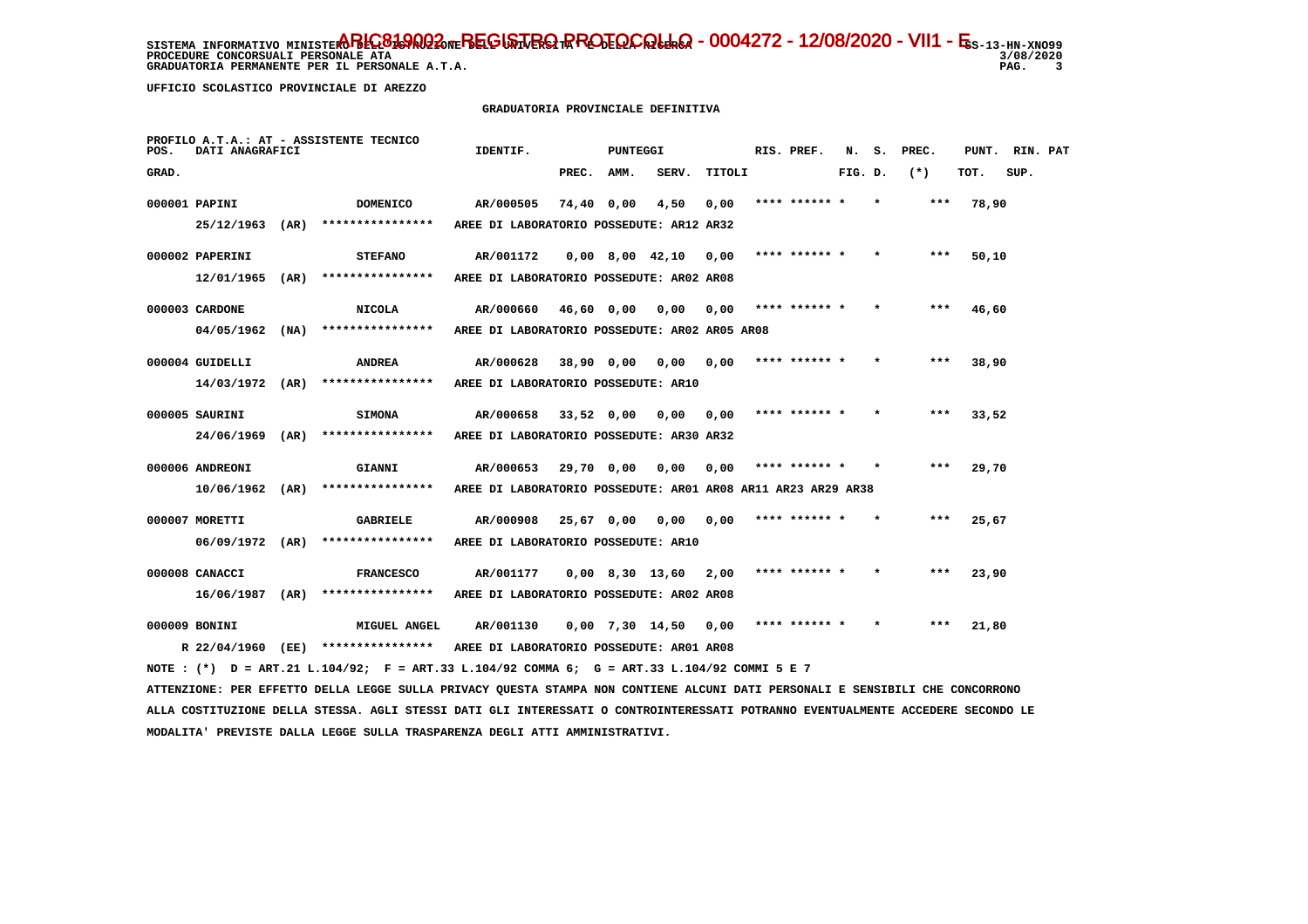SISTEMA INFORMATIVO MINISTERO BELGO DEL BEGISTRO RROTOCOLLO - 0004272 - 12/08/2020 - VII1 - E<sub>S-13-HN-XNO99</sub> 3/08/2020 PROCEDURE CONCORSUALI PERSONALE ATA<br> **BROCEDURE CONCORSUALI PERSONALE ATA** 3/08/<br>
GRADUATORIA PERMANENTE PER IL PERSONALE A.T.A.<br>
PAG.  $\overline{\mathbf{4}}$  **GRADUATORIA PERMANENTE PER IL PERSONALE A.T.A.** 

 **UFFICIO SCOLASTICO PROVINCIALE DI AREZZO**

 **GRADUATORIA PROVINCIALE DEFINITIVA**

| PROFILO A.T.A.: CO - CUOCO<br>DATI ANAGRAFICI<br>POS.                                       | IDENTIF.  |       | PUNTEGGI |                 |        | RIS. PREF.    |         |         | N. S. PREC. | PUNT. RIN. PAT |      |  |
|---------------------------------------------------------------------------------------------|-----------|-------|----------|-----------------|--------|---------------|---------|---------|-------------|----------------|------|--|
| GRAD.                                                                                       |           | PREC. | AMM.     | SERV.           | TITOLI |               | FIG. D. |         | $(*)$       | TOT.           | SUP. |  |
| 000001 ROCCHEGGIANI<br>SOFIA                                                                | AR/001134 |       |          | 0,00 9,10 17,10 | 0,00   | **** ****** * |         | $\star$ | ***         | 26,20          |      |  |
| ****************<br>10/06/1987<br>(AR)                                                      |           |       |          |                 |        |               |         |         |             |                |      |  |
| 000002 VELLA<br><b>DEBORAH</b>                                                              | AR/001165 |       |          | 0,00 7,40 17,00 | 0,00   | **** ****** * |         | $\star$ | ***         | 24,40          |      |  |
| ****************<br>(BN)<br>18/03/1986                                                      |           |       |          |                 |        |               |         |         |             |                |      |  |
| NOTE: (*) D = ART.21 L.104/92; F = ART.33 L.104/92 COMMA 6; G = ART.33 L.104/92 COMMI 5 E 7 |           |       |          |                 |        |               |         |         |             |                |      |  |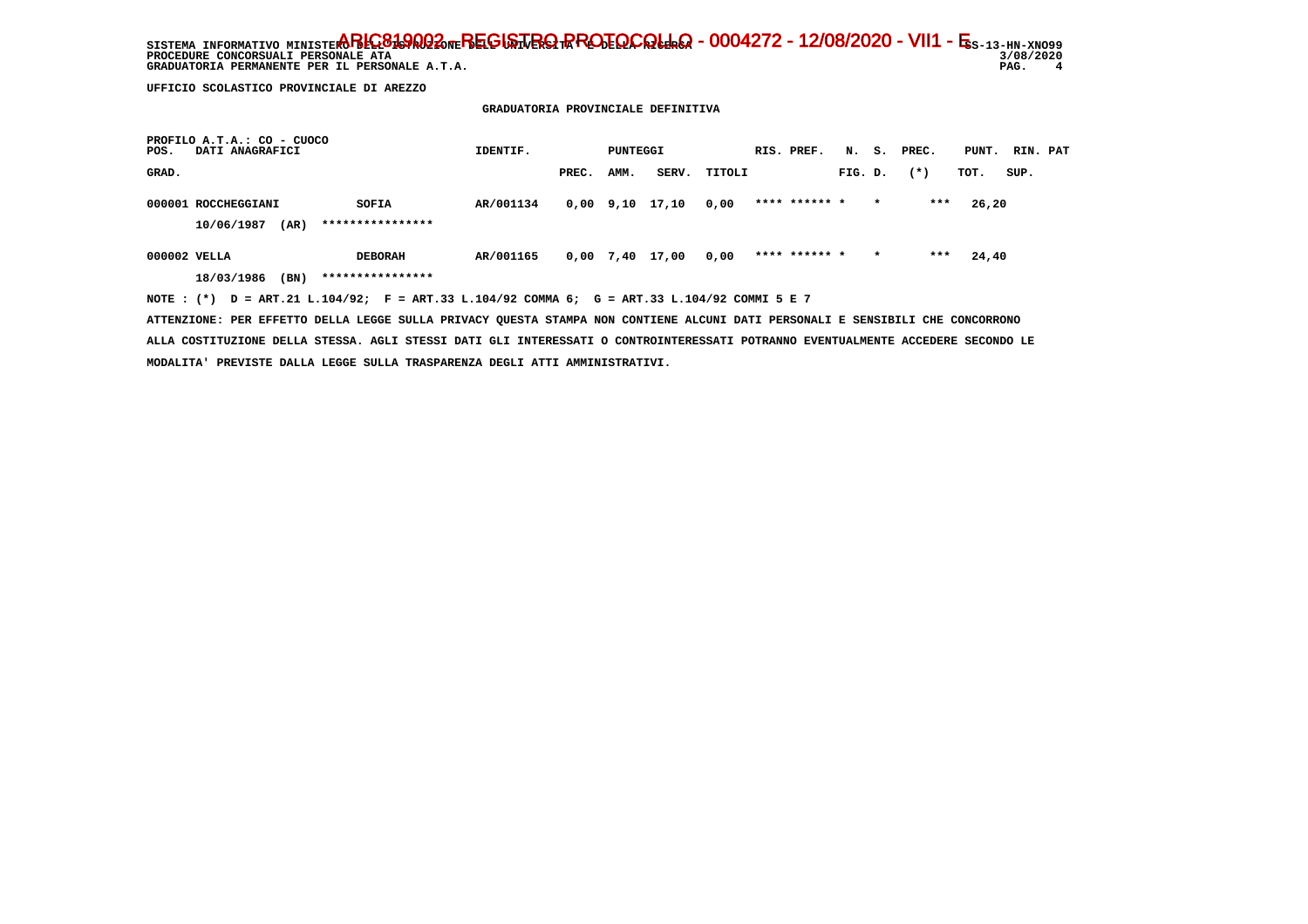SISTEMA INFORMATIVO MINISTERO BELGO DEL BEGISTRO RROTOCOLLO - 0004272 - 12/08/2020 - VII1 - E<sub>S-13-HN-XNO99</sub> 3/08/2020 **PROCEDURE CONCORSUALI PERSONALE ATA** PAG. 5 GRADUATORIA PERMANENTE PER IL PERSONALE A.T.A.

 **UFFICIO SCOLASTICO PROVINCIALE DI AREZZO**

 **GRADUATORIA PROVINCIALE DEFINITIVA**

 **PROFILO A.T.A.: CR - COLLABORATORE SCOLASTICO TECNICO (ADDETTO AZIENDE AGRARIE) NON CI SONO ASPIRANTI DA STAMPARE**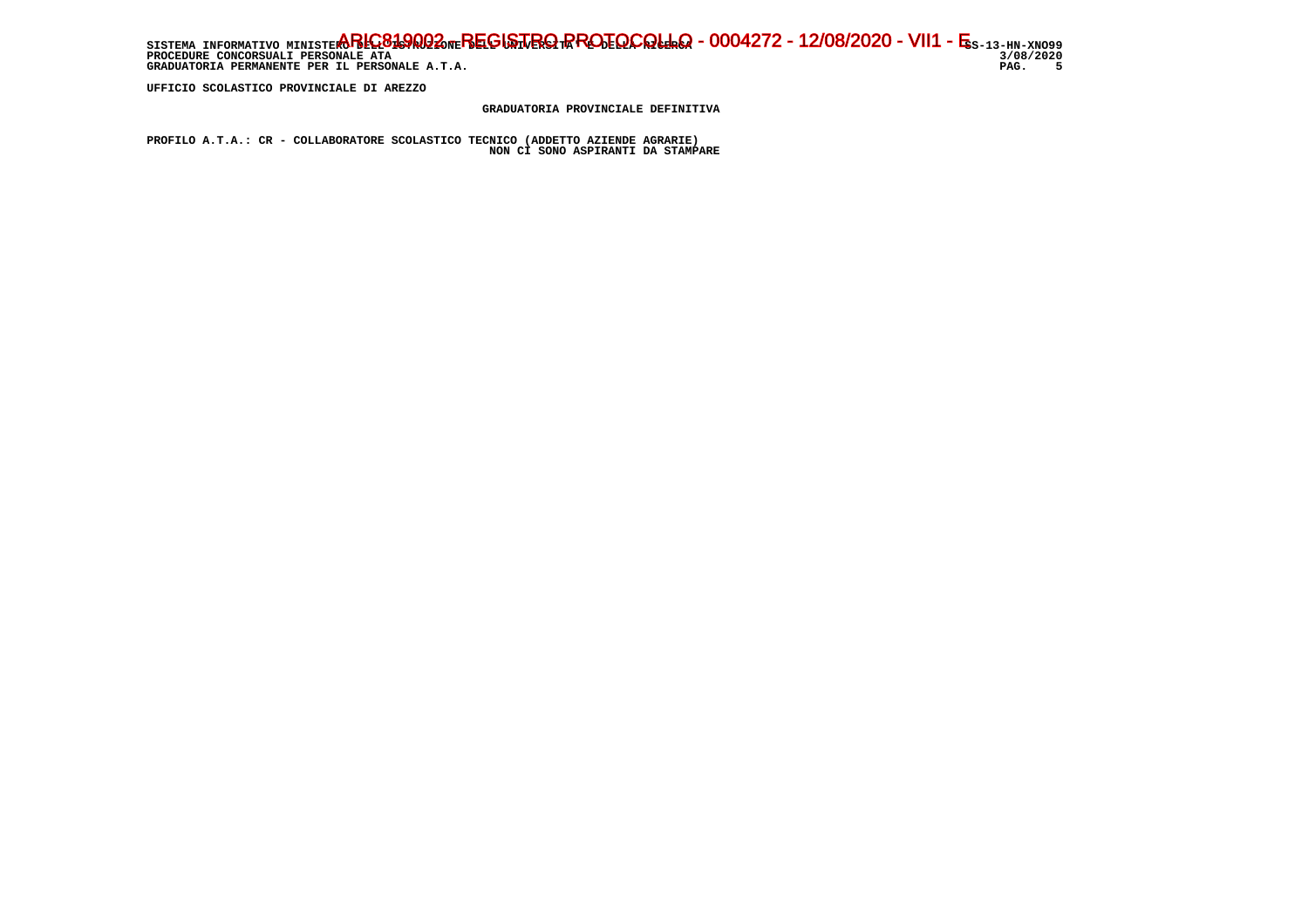**PROCEDURE CONCORSUALI PERSONALE ATA GRADUATORIA PERMANENTE PER IL PERSONALE A.T.A. PAG. 6**

 **UFFICIO SCOLASTICO PROVINCIALE DI AREZZO**

# **GRADUATORIA PROVINCIALE DEFINITIVA**

| POS.         | DATI ANAGRAFICI   |      | PROFILO A.T.A.: CS - COLLABORATORE SCOLASTICO | IDENTIF.  |              | <b>PUNTEGGI</b> |                   |        | RIS. PREF.    | N.      | s.      | PREC.  | PUNT. | RIN. PAT |  |
|--------------|-------------------|------|-----------------------------------------------|-----------|--------------|-----------------|-------------------|--------|---------------|---------|---------|--------|-------|----------|--|
| GRAD.        |                   |      |                                               |           | PREC.        | AMM.            | SERV.             | TITOLI |               | FIG. D. |         | $(* )$ | TOT.  | SUP.     |  |
| 000001 MAZZI |                   |      | <b>ROBERTO</b>                                | AR/000276 | 46,00 0,00   |                 | 0,00              | 0,00   | **** ******   |         |         | $***$  | 46,00 |          |  |
|              | 23/08/1972 (AR)   |      | ****************                              |           |              |                 |                   |        |               |         |         |        |       |          |  |
|              | 000002 MASTACCHI  |      | LUISA                                         | AR/000761 | 45,50 0,00   |                 | 0,00              | 0,00   | **** ****** * |         |         | ***    | 45,50 |          |  |
|              | 01/11/1956        | (AR) | ****************                              |           |              |                 |                   |        |               |         |         |        |       |          |  |
|              | 000003 FALLERI    |      | <b>TIZIANA</b>                                | AR/000112 | 40,50 0,00   |                 | 0,00              | 0,00   | **** ******   |         |         | $***$  | 40,50 |          |  |
|              | 13/01/1964 (PG)   |      | ****************                              |           |              |                 |                   |        |               |         |         |        |       |          |  |
|              | 000004 MARTELLI   |      | MARIELLA                                      | AR/000726 | 39,50 0,00   |                 | 0,00              | 0,00   | **** ****** * |         |         | $***$  | 39,50 |          |  |
|              | 15/09/1954        | (AR) | ****************                              |           |              |                 |                   |        |               |         |         |        |       |          |  |
|              | 000005 BARONCINI  |      | PATRIZIA                                      | AR/000664 | $36,15$ 0,00 |                 | 0,00              | 0,00   | **** ****** * |         |         | $***$  | 36,15 |          |  |
|              | 09/10/1961        | (AR) | ****************                              |           |              |                 |                   |        |               |         |         |        |       |          |  |
|              | 000006 ZUCCHINI   |      | MARIA LUISA                                   | AR/000581 | $26,50$ 0,00 |                 | 0,00              | 0,00   | **** ****** * |         | $\star$ | ***    | 26,50 |          |  |
|              | 06/05/1961 (AR)   |      | ****************                              |           |              |                 |                   |        |               |         |         |        |       |          |  |
|              | 000007 ROSSI      |      | <b>FRANCESCO</b>                              | AR/000562 | 26,00 0,00   |                 | 0,00              | 0,00   |               |         |         | ***    | 26,00 |          |  |
|              | 13/08/1966 (PG)   |      | ****************                              |           |              |                 |                   |        |               |         |         |        |       |          |  |
|              | 000008 ROSSI      |      | <b>MONIA</b>                                  | AR/000866 | $26,00$ 0,00 |                 | 0,00              | 0,00   | **** ****** * |         |         | $***$  | 26,00 |          |  |
|              | $14/05/1969$ (AR) |      | ****************                              |           |              |                 |                   |        |               |         |         |        |       |          |  |
|              | 000009 BERARDI    |      | <b>ANTONIETTA</b>                             | AR/000643 | $24,75$ 0,00 |                 | 0,00              | 0,00   | **** ****** * |         | $\star$ | ***    | 24,75 |          |  |
|              | 13/05/1966        | (NA) | ****************                              |           |              |                 |                   |        |               |         |         |        |       |          |  |
|              | 000010 ROMIZI     |      | PAOLA ALBERTA                                 | AR/000419 | 24,53 0,00   |                 | 0,00              | 0,00   | **** ****** * |         |         | $***$  | 24,53 |          |  |
|              | 05/07/1955 (GE)   |      | ****************                              |           |              |                 |                   |        |               |         |         |        |       |          |  |
|              | 000011 ROGGI      |      | <b>ROBERTA</b>                                | AR/001121 |              |                 | $0,00$ 3,00 18,90 | 0,00   |               |         |         |        | 21,90 |          |  |
|              | 25/04/1967        | (AR) | ****************                              |           |              |                 |                   |        |               |         |         |        |       |          |  |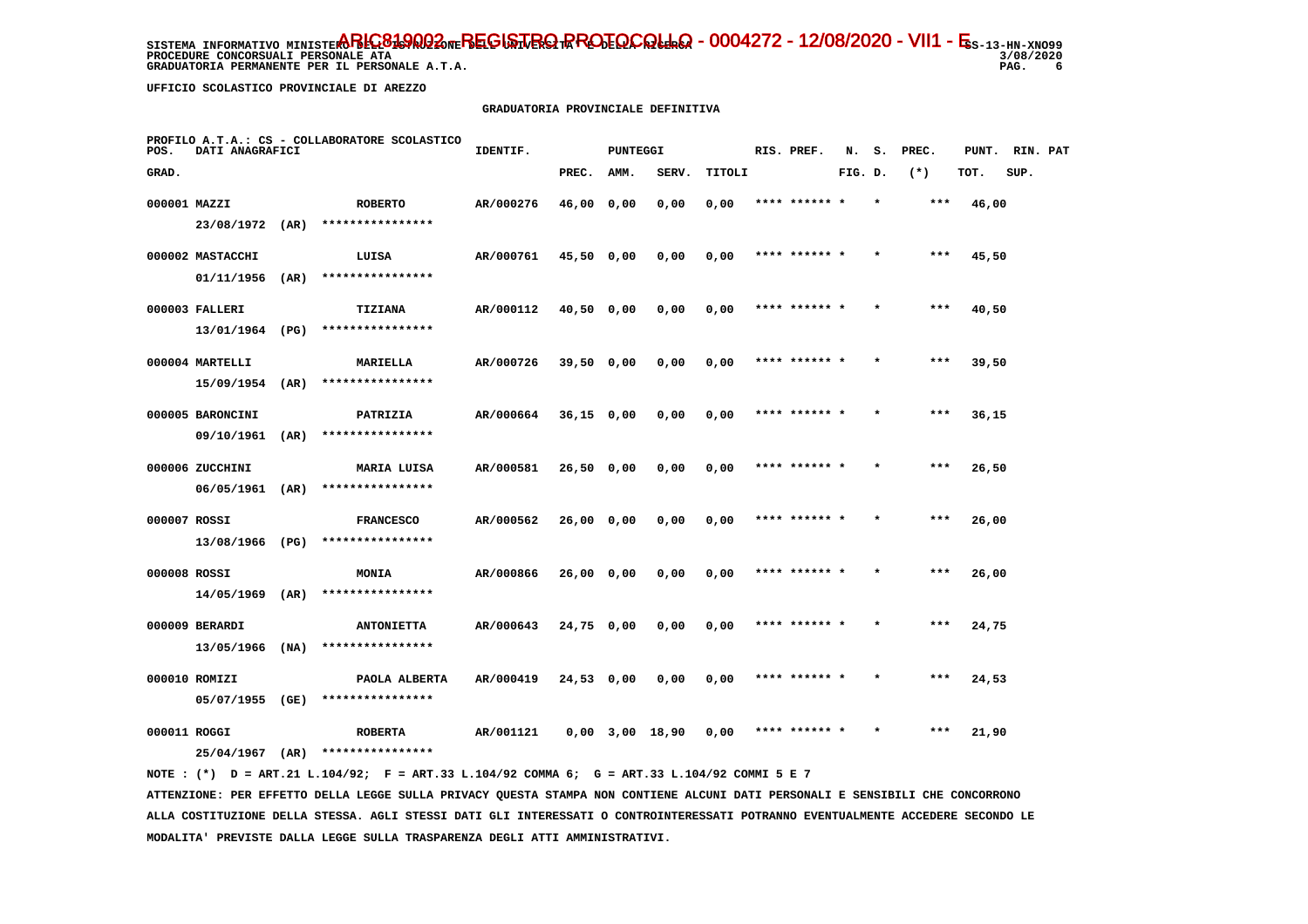**PROCEDURE CONCORSUALI PERSONALE ATA GRADUATORIA PERMANENTE PER IL PERSONALE A.T.A. PAG. 7**

3/08/2020  $\overline{7}$ 

 **UFFICIO SCOLASTICO PROVINCIALE DI AREZZO**

# **GRADUATORIA PROVINCIALE DEFINITIVA**

| POS.  | DATI ANAGRAFICI   |      | PROFILO A.T.A.: CS - COLLABORATORE SCOLASTICO | IDENTIF.  |       | PUNTEGGI |                       |        | RIS. PREF.    | N.      | s.      | PREC. | PUNT. | RIN. PAT |  |
|-------|-------------------|------|-----------------------------------------------|-----------|-------|----------|-----------------------|--------|---------------|---------|---------|-------|-------|----------|--|
| GRAD. |                   |      |                                               |           | PREC. | AMM.     | SERV.                 | TITOLI |               | FIG. D. |         | $(*)$ | TOT.  | SUP.     |  |
|       | 000012 GIORGIONI  |      | GLORIA                                        | AR/001149 |       |          | $0,00$ $3,00$ $18,70$ | 0,00   | **** ****** * |         | $\star$ | ***   | 21,70 |          |  |
|       | 08/01/1993        | (AR) | ****************                              |           |       |          |                       |        |               |         |         |       |       |          |  |
|       | 000013 MATRONE    |      | <b>SABRINA</b>                                | AR/001123 |       |          | $0,00$ $3,00$ $18,50$ | 0,00   | **** ****** * |         |         | $***$ | 21,50 |          |  |
|       | 28/09/1974 (NA)   |      | ****************                              |           |       |          |                       |        |               |         |         |       |       |          |  |
|       | 000014 DI SPIRITO |      | <b>GIUSEPPA</b>                               | AR/001167 |       |          | $0,00$ $3,00$ $18,20$ | 0,00   | **** ****** * |         | $\star$ | ***   | 21,20 |          |  |
|       | 11/08/1990        | (LT) | ****************                              |           |       |          |                       |        |               |         |         |       |       |          |  |
|       | 000015 EQUATORI   |      | <b>GIOIA</b>                                  | AR/001166 |       |          | $0,00$ $3,50$ $17,15$ | 0,00   | **** ****** * |         |         | $***$ | 20,65 |          |  |
|       | $03/02/1993$ (AR) |      | ****************                              |           |       |          |                       |        |               |         |         |       |       |          |  |
|       | 000016 DI GAETANO |      | DANIELA                                       | AR/001153 |       |          | $0,00$ $3,50$ $17,00$ | 0,00   | **** ****** * |         |         | $***$ | 20,50 |          |  |
|       | 17/03/1974        | (NU) | ****************                              |           |       |          |                       |        |               |         |         |       |       |          |  |
|       | 000017 DE SANTIS  |      | <b>FRANCESCA</b>                              | AR/001146 |       |          | $0,00$ $3,50$ $17,00$ | 0,00   | **** ****** * |         |         | $***$ | 20,50 |          |  |
|       | 23/01/1985        | (SA) | ****************                              |           |       |          |                       |        |               |         |         |       |       |          |  |
|       | 000018 VIGGIANO   |      | MADDALENA                                     | AR/001122 |       |          | $0,00$ $3,50$ $17,00$ | 0,00   |               |         |         | $***$ | 20,50 |          |  |
|       | $09/04/1985$ (LT) |      | ****************                              |           |       |          |                       |        |               |         |         |       |       |          |  |
|       | 000019 SALVI      |      | <b>FABIO</b>                                  | AR/001178 |       |          | $0,00$ 2,50 17,75     | 0,00   | **** ****** * |         |         | $***$ | 20,25 |          |  |
|       | 01/04/1969        | (AR) | ****************                              |           |       |          |                       |        |               |         |         |       |       |          |  |
|       | 000020 BOSCHERO   |      | <b>ANNA MARIA</b>                             | AR/001179 |       |          | $0,00$ $3,00$ $17,15$ | 0,00   | **** ****** * |         |         | $***$ | 20,15 |          |  |
|       | 27/10/1963 (SI)   |      | ****************                              |           |       |          |                       |        |               |         |         |       |       |          |  |
|       | 000021 CRESTI     |      | TANIA                                         | AR/001147 |       |          | $0,00$ $3,00$ $17,10$ | 0,00   | **** ****** * |         |         | $***$ | 20,10 |          |  |
|       | $21/04/1974$ (AR) |      | ****************                              |           |       |          |                       |        |               |         |         |       |       |          |  |
|       | 000022 DRAGONI    |      | <b>MARTINA</b>                                | AR/001119 |       |          | 0,00 3,50 16,60       | 0,00   |               |         |         | ***   | 20,10 |          |  |
|       | 16/03/1988        | (AR) | ****************                              |           |       |          |                       |        |               |         |         |       |       |          |  |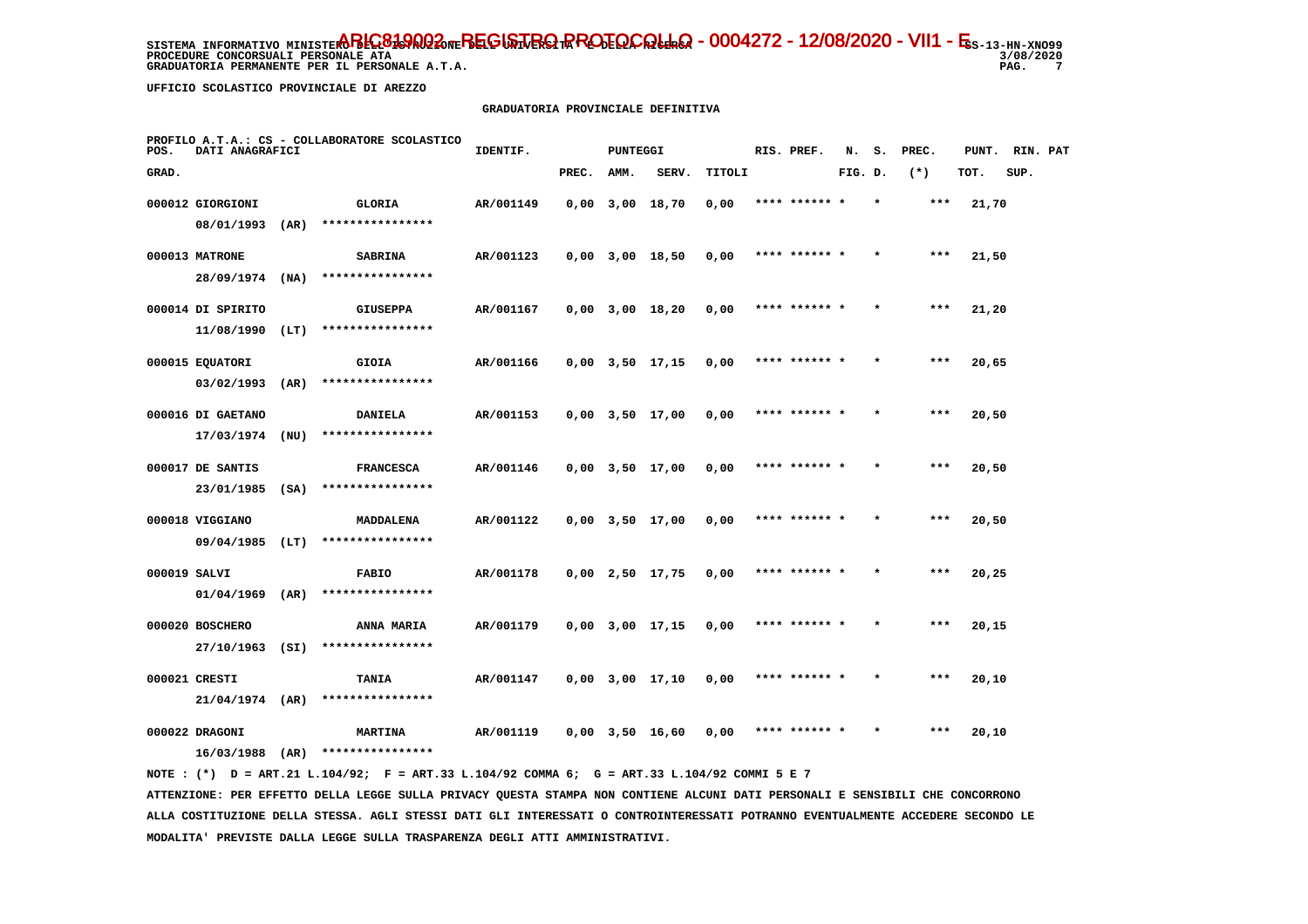**PROCEDURE CONCORSUALI PERSONALE ATA GRADUATORIA PERMANENTE PER IL PERSONALE A.T.A. PAG. 8**

3/08/2020  $\overline{\phantom{a}}$ 8

 **UFFICIO SCOLASTICO PROVINCIALE DI AREZZO**

### **GRADUATORIA PROVINCIALE DEFINITIVA**

| POS.         | DATI ANAGRAFICI   |      | PROFILO A.T.A.: CS - COLLABORATORE SCOLASTICO | IDENTIF.  |       | <b>PUNTEGGI</b> |                       |        | RIS. PREF.    | N.      | s.      | PREC. | PUNT. | RIN. PAT |  |
|--------------|-------------------|------|-----------------------------------------------|-----------|-------|-----------------|-----------------------|--------|---------------|---------|---------|-------|-------|----------|--|
| GRAD.        |                   |      |                                               |           | PREC. | AMM.            | SERV.                 | TITOLI |               | FIG. D. |         | $(*)$ | TOT.  | SUP.     |  |
|              | 000023 SAULLE     |      | <b>GIOVANNA</b>                               | AR/001157 |       |                 | $0,00$ 3,50 16,50     | 0,00   | **** ****** * |         | $\star$ | $***$ | 20,00 |          |  |
|              | 07/06/1989        | (CE) | ****************                              |           |       |                 |                       |        |               |         |         |       |       |          |  |
|              | 000024 MINICHINO  |      | <b>RAFFAELE</b>                               | AR/001175 |       |                 | $0,00$ $3,50$ $16,30$ | 0,00   | **** ****** * |         |         | ***   | 19,80 |          |  |
|              | 07/03/1972        | (NA) | ****************                              |           |       |                 |                       |        |               |         |         |       |       |          |  |
| 000025 CHINI |                   |      | <b>MARTINA</b>                                | AR/001184 |       |                 | $0,00$ 2,00 17,65     | 0,00   | **** ****** * |         |         | $***$ | 19,65 |          |  |
|              | 22/07/1985        | (AR) | ****************                              |           |       |                 |                       |        |               |         |         |       |       |          |  |
|              | 000026 MOLARO     |      | PASQUALINO                                    | AR/001128 |       |                 | $0,00$ $0,00$ $16,00$ | 0,00   | **** ****** * |         |         | $***$ | 19,50 |          |  |
|              | 22/08/1979        | (NA) | ****************                              |           |       |                 |                       |        |               |         |         |       |       |          |  |
| 000027 CORSI |                   |      | <b>DEBORA</b>                                 | AR/001139 |       |                 | $0,00$ $3,50$ $16,00$ | 0,00   | **** ****** * |         |         | $***$ | 19,50 |          |  |
|              | 12/07/1988        | (AR) | ****************                              |           |       |                 |                       |        |               |         |         |       |       |          |  |
| 000028 BASSI |                   |      | CLAUDIA                                       | AR/001168 |       |                 | $0,00$ $3,50$ $16,00$ | 0,00   | **** ****** * |         |         | ***   | 19,50 |          |  |
|              | 11/03/1987        | (AR) | ****************                              |           |       |                 |                       |        |               |         |         |       |       |          |  |
|              | 000029 BERTOZZI   |      | <b>ANTONELLA</b>                              | AR/001126 |       |                 | $0,00$ $3,50$ $16,00$ | 0,00   | **** ******   |         |         | ***   | 19,50 |          |  |
|              | 07/01/1983 (FO)   |      | ****************                              |           |       |                 |                       |        |               |         |         |       |       |          |  |
|              | 000030 CASILLO    |      | GIOVANNI                                      | AR/001142 |       |                 | $0,00$ $3,50$ $16,00$ | 0,00   | **** ****** * |         |         | $***$ | 19,50 |          |  |
|              | 23/09/1976        | (LT) | ****************                              |           |       |                 |                       |        |               |         |         |       |       |          |  |
|              | 000031 CIRILLO    |      | VALENTINA                                     | AR/001137 |       |                 | $0,00$ $3,50$ $15,50$ | 0,00   | **** ****** * |         | $\star$ | $***$ | 19,00 |          |  |
|              | 22/10/1984        | (NA) | ****************                              |           |       |                 |                       |        |               |         |         |       |       |          |  |
|              | 000032 FIACCHETTI |      | <b>ANGELA</b><br>****************             | AR/001156 |       |                 | $0,00$ $3,50$ $15,50$ | 0,00   | **** ****** * |         |         | ***   | 19,00 |          |  |
|              | 05/02/1983        | (NA) |                                               |           |       |                 |                       |        |               |         |         |       |       |          |  |
|              | 000033 CAPORASO   |      | <b>SARA</b>                                   | AR/001181 |       |                 | $0,00$ $3,50$ $15,50$ | 0.00   | **** ****** * |         |         | ***   | 19,00 |          |  |
|              | 28/08/1987        | (AR) | ****************                              |           |       |                 |                       |        |               |         |         |       |       |          |  |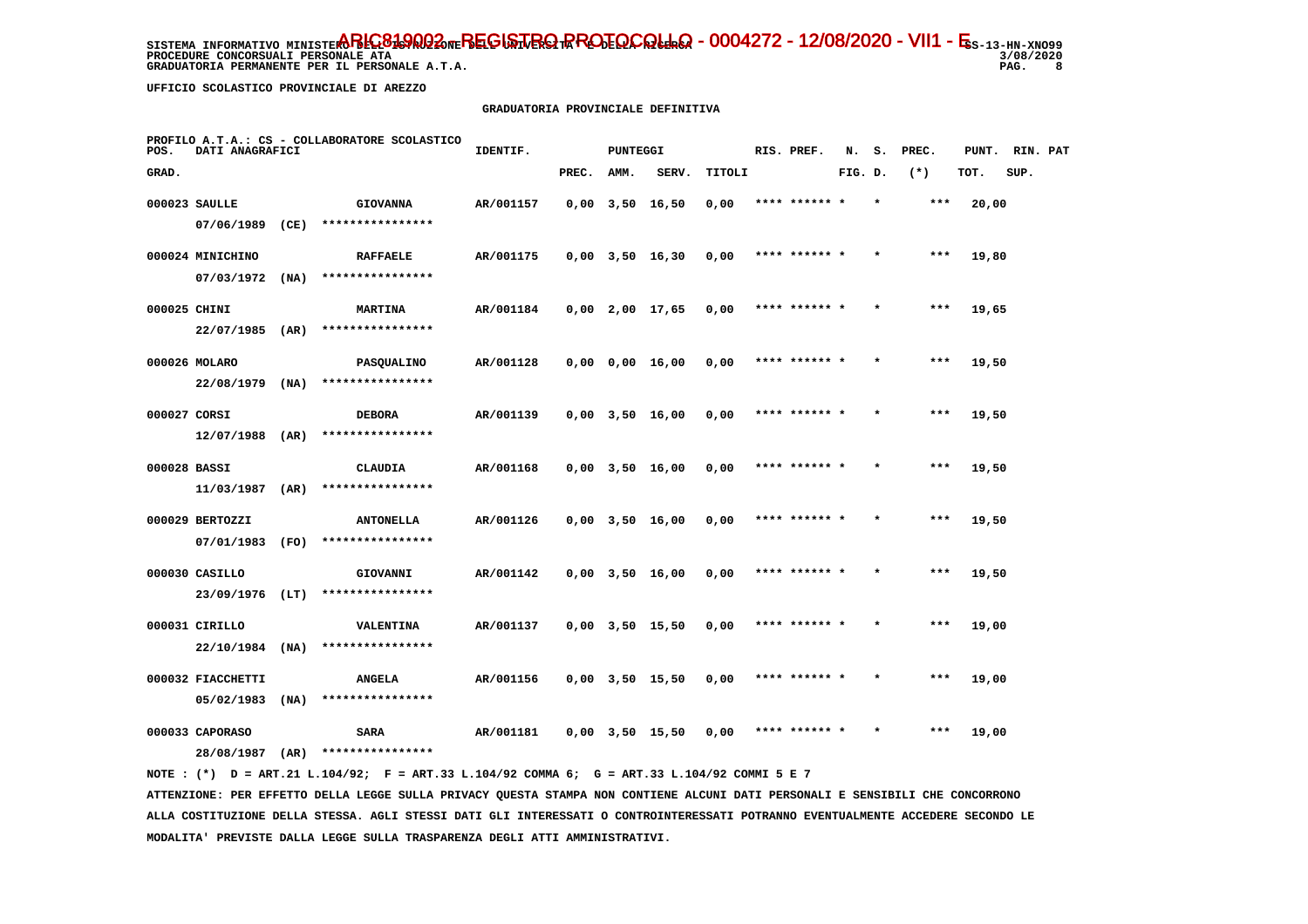**PROCEDURE CONCORSUALI PERSONALE ATA GRADUATORIA PERMANENTE PER IL PERSONALE A.T.A. PAG. 9**

3/08/2020 و ۔

 **UFFICIO SCOLASTICO PROVINCIALE DI AREZZO**

### **GRADUATORIA PROVINCIALE DEFINITIVA**

| POS.         | DATI ANAGRAFICI     |      | PROFILO A.T.A.: CS - COLLABORATORE SCOLASTICO | IDENTIF.  |            | <b>PUNTEGGI</b> |                       |        | RIS. PREF.    | N.      | s. | PREC. | PUNT. | RIN. PAT |  |
|--------------|---------------------|------|-----------------------------------------------|-----------|------------|-----------------|-----------------------|--------|---------------|---------|----|-------|-------|----------|--|
| GRAD.        |                     |      |                                               |           | PREC.      | AMM.            | SERV.                 | TITOLI |               | FIG. D. |    | $(*)$ | TOT.  | SUP.     |  |
|              | 000034 CORBELLI     |      | <b>GIANCARLO</b>                              | AR/000256 | 19,00 0,00 |                 | 0,00                  | 0,00   | **** ****** * |         |    | ***   | 19,00 |          |  |
|              | 05/09/1976          | (AR) | ****************                              |           |            |                 |                       |        |               |         |    |       |       |          |  |
| 000035 AMATO |                     |      | COSIMO                                        | AR/001162 |            |                 | $0,00$ $3,50$ $15,50$ | 0,00   | **** ****** * |         |    | ***   | 19,00 |          |  |
|              | 29/10/1979          | (NA) | ****************                              |           |            |                 |                       |        |               |         |    |       |       |          |  |
|              | 000036 IOVINELLA    |      | LUISA                                         | AR/001138 |            |                 | $0,00$ $3,50$ $15,50$ | 0,00   | **** ****** * |         |    | $***$ | 19,00 |          |  |
|              | 11/08/1969          | (MA) | ****************                              |           |            |                 |                       |        |               |         |    |       |       |          |  |
|              | 000037 MORELLI      |      | <b>SABINA</b>                                 | AR/001144 |            |                 | $0,00$ $3,50$ $15,00$ | 0,00   | **** ****** * |         |    | ***   | 18,50 |          |  |
|              | 15/08/1975          | (AR) | ****************                              |           |            |                 |                       |        |               |         |    |       |       |          |  |
|              | 000038 MICHELI      |      | <b>MARIA CRISTINA</b>                         | AR/001127 |            |                 | $0,00$ $3,00$ $15,25$ | 0,00   | **** ****** * |         |    | ***   | 18,25 |          |  |
|              | 24/04/1966          | (AR) | ****************                              |           |            |                 |                       |        |               |         |    |       |       |          |  |
|              | 000039 MINCIONE     |      | CARLA                                         | AR/000285 | 18,00 0,00 |                 | 0,00                  | 0,00   | **** ****** * |         |    | $***$ | 18,00 |          |  |
|              | 23/07/1960          | (RM) | ****************                              |           |            |                 |                       |        |               |         |    |       |       |          |  |
|              | 000040 FAGGETTI     |      | <b>STEFANIA</b>                               | AR/001129 |            |                 | $0,00$ $3,50$ $14,50$ | 0,00   | **** ****** * |         |    | $***$ | 18,00 |          |  |
|              | 18/10/1993          | (AR) | ****************                              |           |            |                 |                       |        |               |         |    |       |       |          |  |
|              | 000041 ROMANO       |      | <b>FILOMENA</b>                               | AR/001140 |            |                 | $0,00$ $3,50$ $14,50$ | 0,00   | **** ****** * |         |    | $***$ | 18,00 |          |  |
|              | 09/07/1991          | (NA) | ****************                              |           |            |                 |                       |        |               |         |    |       |       |          |  |
|              | 000042 MENCHETTI    |      | <b>ASCANIO</b>                                | AR/000553 | 17,75 0,00 |                 | 0,00                  | 0,00   | **** ****** * |         |    | $***$ | 17,75 |          |  |
|              | 26/04/1972          | (AR) | ****************                              |           |            |                 |                       |        |               |         |    |       |       |          |  |
|              | 000043 DE SIMONE    |      | CARMELA                                       | AR/001141 |            |                 | $0,00$ 2,00 15,65     | 0,00   | **** ****** * |         |    | ***   | 17,65 |          |  |
|              | 22/05/1969          | (NA) | ****************                              |           |            |                 |                       |        |               |         |    |       |       |          |  |
|              | 000044 D'ANGIOLELLA |      | <b>VALENTINA</b>                              | AR/001124 |            |                 | $0,00$ 2,00 15,60     | 0,00   | **** ****** * |         |    | ***   | 17,60 |          |  |
|              | 17/11/1984 (CE)     |      | ****************                              |           |            |                 |                       |        |               |         |    |       |       |          |  |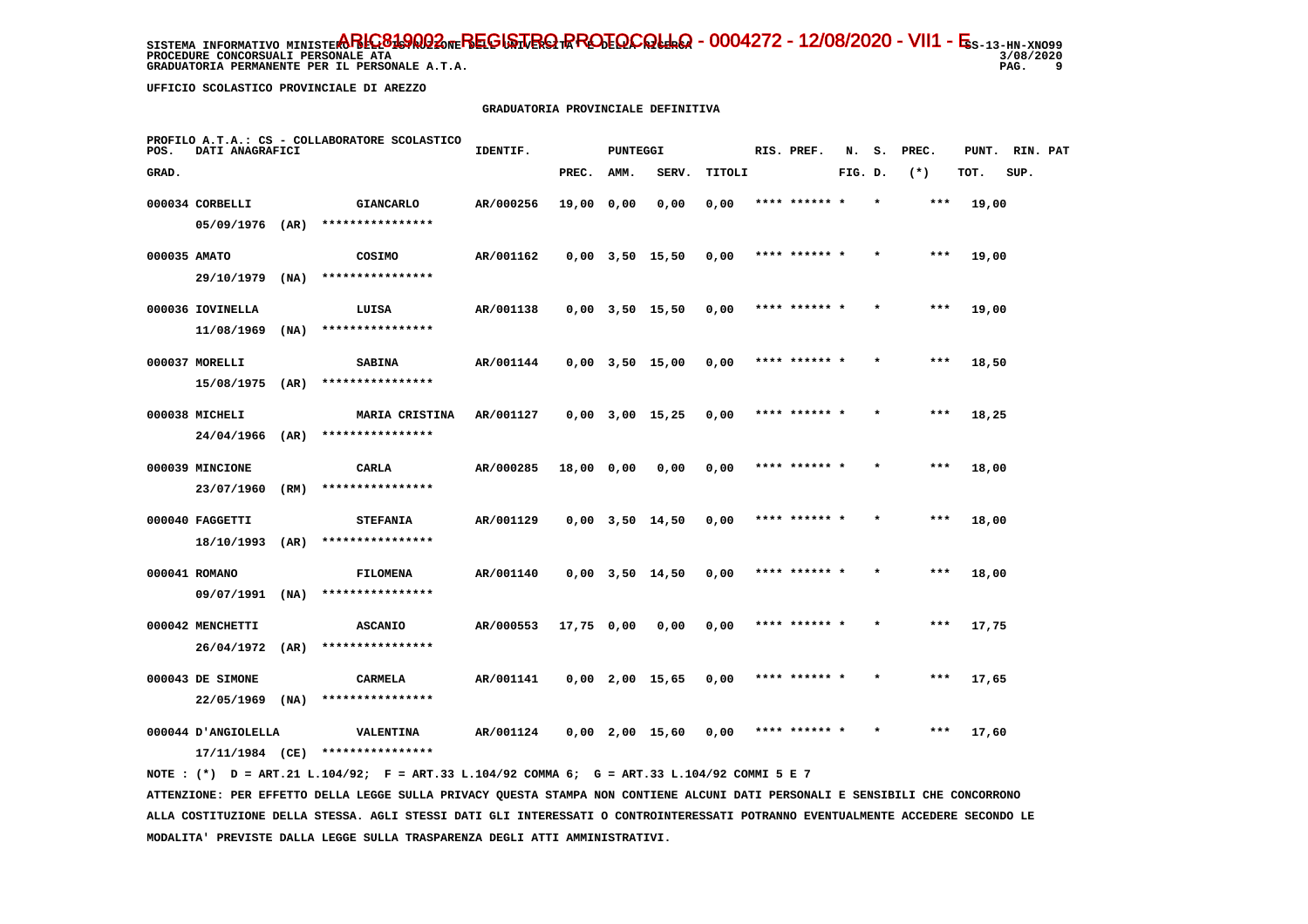**PROCEDURE CONCORSUALI PERSONALE ATA GRADUATORIA PERMANENTE PER IL PERSONALE A.T.A.**  3/08/2020 PAG. 10

 **UFFICIO SCOLASTICO PROVINCIALE DI AREZZO**

# **GRADUATORIA PROVINCIALE DEFINITIVA**

| POS.        | DATI ANAGRAFICI   |      | PROFILO A.T.A.: CS - COLLABORATORE SCOLASTICO | IDENTIF.  |            | PUNTEGGI |                       |        | RIS. PREF.    | N.      | s.      | PREC. | PUNT.   | RIN. PAT |  |
|-------------|-------------------|------|-----------------------------------------------|-----------|------------|----------|-----------------------|--------|---------------|---------|---------|-------|---------|----------|--|
| GRAD.       |                   |      |                                               |           | PREC.      | AMM.     | SERV.                 | TITOLI |               | FIG. D. |         | $(*)$ | TOT.    | SUP.     |  |
|             | 000045 MERCATI    |      | SARA                                          | AR/001180 |            |          | $0,00$ $3,50$ $14,10$ | 0,00   | **** ****** * |         |         | ***   | 17,60   |          |  |
|             | 21/12/1986 (PG)   |      | ****************                              |           |            |          |                       |        |               |         |         |       |         |          |  |
|             | 000046 MORREALE   |      | PATRIZIA                                      | AR/001136 |            |          | $0,00$ 2,50 15,00     | 0,00   | **** ****** * |         |         | $***$ | 17,50   |          |  |
|             | 16/12/1969        | (RG) | ****************                              |           |            |          |                       |        |               |         |         |       |         |          |  |
|             | 000047 SAMMARTINO |      | SETTIMIA                                      | AR/000777 | 17,50 0,00 |          | 0,00                  | 0,00   | **** ****** * |         |         | ***   | 17,50   |          |  |
|             | 16/09/1960        | (SA) | ****************                              |           |            |          |                       |        |               |         |         |       |         |          |  |
|             | 000048 PAOLELLA   |      | <b>SALVATORE</b>                              | AR/001183 |            |          | $0,00$ 2,00 15,10     | 0,00   | **** ****** * |         |         | $***$ | 17,10   |          |  |
|             | 01/05/1972        | (CE) | ****************                              |           |            |          |                       |        |               |         |         |       |         |          |  |
|             | 000049 ERMELLINI  |      | <b>ROBERTO</b>                                | AR/001171 |            |          | $0,00$ 2,50 14,60     | 0,00   | **** ****** * |         |         | $***$ | 17,10   |          |  |
|             | 14/12/1966        | (AR) | ****************                              |           |            |          |                       |        |               |         |         |       |         |          |  |
|             | 000050 BACCI      |      | LAURA                                         | AR/001145 |            |          | $0,00$ $3,00$ $14,10$ | 0,00   | **** ****** * |         |         | ***   | 17,10 X |          |  |
|             | 26/03/1967        | (AR) | ****************                              |           |            |          |                       |        |               |         |         |       |         |          |  |
|             | 000051 MANCIOPPI  |      | LUCA                                          | AR/000831 | 17,05 0,00 |          | 0,00                  | 0,00   | **** ******   |         |         | ***   | 17,05   |          |  |
|             | 05/06/1974        | (AR) | ****************                              |           |            |          |                       |        |               |         |         |       |         |          |  |
| 000052 ZITO |                   |      | ILARIA                                        | AR/001132 |            |          | $0,00$ $3,50$ $13,50$ | 0,00   | **** ****** * |         |         | $***$ | 17,00   |          |  |
|             | 07/11/1985        | (NA) | ****************                              |           |            |          |                       |        |               |         |         |       |         |          |  |
|             | 000053 TORELLA    |      | <b>MARIA</b>                                  | AR/001160 |            |          | $0,00$ 2,00 15,00     | 0,00   | **** ****** * |         | $\star$ | ***   | 17,00   |          |  |
|             | 21/01/1972        | (NA) | ****************                              |           |            |          |                       |        |               |         |         |       |         |          |  |
|             | 000054 OLIVI      |      | <b>STEFANIA</b>                               | AR/001170 |            |          | $0,00$ 2,00 15,00     | 0,00   | **** ****** * |         |         | $***$ | 17,00   |          |  |
|             | 20/05/1968 (AR)   |      | ****************                              |           |            |          |                       |        |               |         |         |       |         |          |  |
|             | 000055 SANTINI    |      | <b>CLAUDIA</b>                                | AR/001173 |            |          | $0.00$ $3.50$ $13.50$ | 0.00   | **** ****** * |         |         | $***$ | 17,00   |          |  |
|             | 19/02/1979        | (AN) | ****************                              |           |            |          |                       |        |               |         |         |       |         |          |  |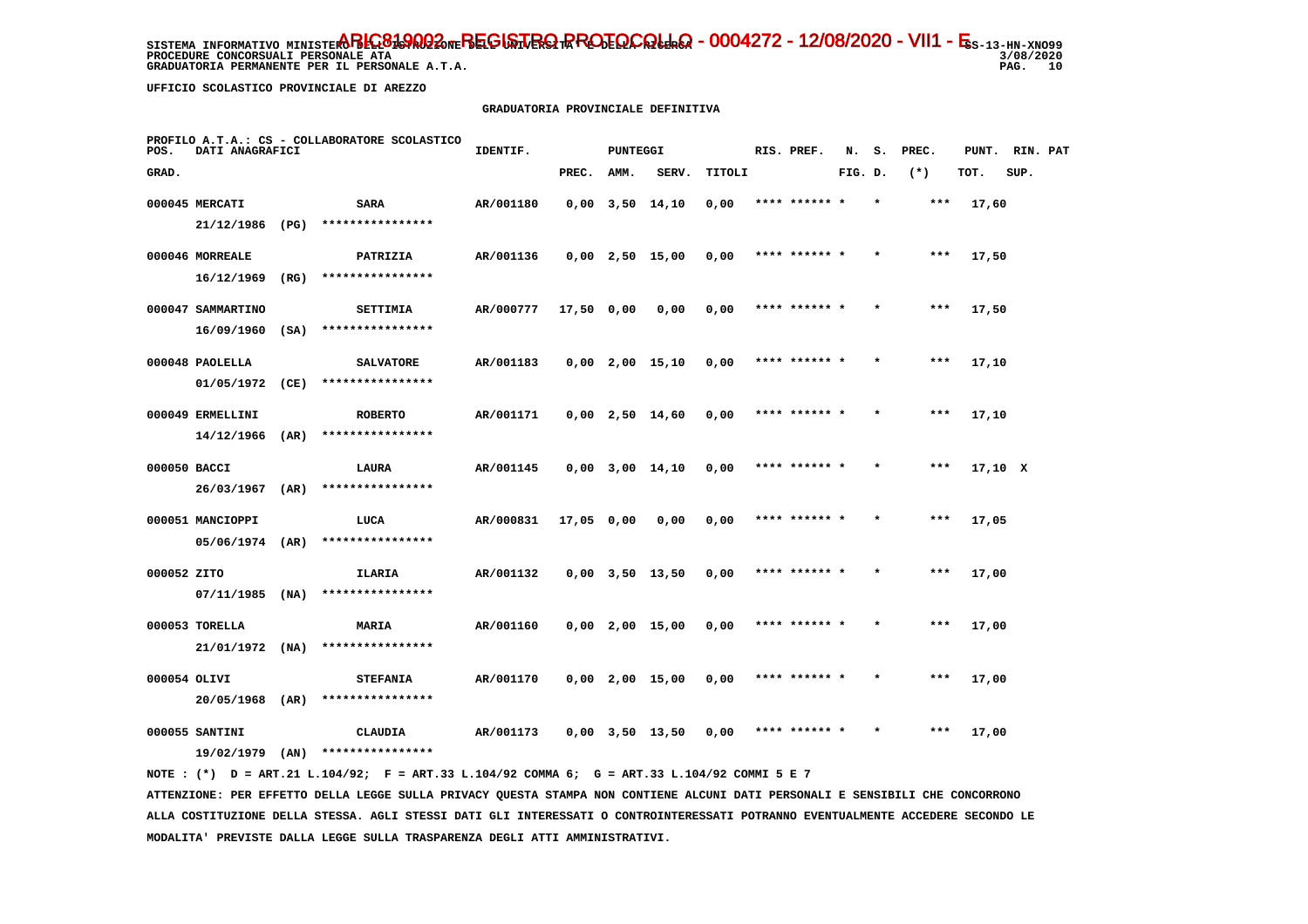**PROCEDURE CONCORSUALI PERSONALE ATA GRADUATORIA PERMANENTE PER IL PERSONALE A.T.A.**  3/08/2020 PAG. 11

 **UFFICIO SCOLASTICO PROVINCIALE DI AREZZO**

# **GRADUATORIA PROVINCIALE DEFINITIVA**

| POS.        | DATI ANAGRAFICI                      |      | PROFILO A.T.A.: CS - COLLABORATORE SCOLASTICO | IDENTIF.<br><b>PUNTEGGI</b> |             |             |                   |        |  | RIS. PREF.    | N.      | s.      | PREC. | PUNT. RIN. PAT |      |  |
|-------------|--------------------------------------|------|-----------------------------------------------|-----------------------------|-------------|-------------|-------------------|--------|--|---------------|---------|---------|-------|----------------|------|--|
| GRAD.       |                                      |      |                                               |                             | PREC.       | AMM.        | SERV.             | TITOLI |  |               | FIG. D. |         | $(*)$ | TOT.           | SUP. |  |
| 000056 SERI | 02/02/1955                           | (AR) | <b>SANTINO</b><br>****************            | AR/001095                   | $0,00$ 0,00 |             | 0,00              | 0,00   |  | **** ****** * |         | $\star$ | $***$ | 17,00 X        |      |  |
|             | 000057 MENCHETTI<br>07/04/1972       | (AR) | <b>SIMONA</b><br>****************             | AR/001125                   |             |             | $0,00$ 3,50 13,40 | 0,00   |  | **** ****** * |         | $\star$ | ***   | 16,90          |      |  |
|             | 000058 ZUCCARO<br>$24/09/1965$ (BA)  |      | <b>GIUSEPPINA</b><br>****************         | AR/001182                   |             |             | 0,00 2,00 14,50   | 0,00   |  | **** ****** * |         | $\star$ | ***   | 16,50          |      |  |
|             | 000059 DE MITRI<br>22/01/1963        | (AR) | CATIA<br>****************                     | AR/001158                   |             |             | 0,00 2,00 14,50   | 0,00   |  | **** ****** * |         | $\star$ | ***   | 16,50          |      |  |
|             | 000060 QUARTARA                      |      | VIRGILIO<br>****************                  | AR/001169                   |             |             | 0,00 3,50 12,00   | 0,00   |  | **** ****** * |         | $\star$ | ***   | 15,50          |      |  |
|             | 13/09/1986<br>000061 SCULCO          | (PG) | MARIA CARLA                                   | AR/001120                   |             | $0,00$ 3,50 | 7,40              | 0,00   |  | **** ****** * |         |         | ***   | 10,90          |      |  |
|             | 17/12/1971 (EE)<br>000062 ROSADINI   |      | ****************<br><b>ELISA</b>              | AR/001096                   | 10,35 0,00  |             | 0,00              | 0,00   |  | **** ****** * |         | $\star$ | ***   | 10,35          |      |  |
|             | 31/08/1983<br>000063 ROCCHEGGIANI    | (AR) | ****************<br>SOFIA                     | AR/001135                   |             | $0,00$ 3,50 | 5,55              | 0,00   |  | **** ****** * |         | $\star$ | ***   | 9,05           |      |  |
|             | $10/06/1987$ (AR)<br>000064 CIABATTI |      | ****************<br><b>LORENZO</b>            | AR/001102                   | 7,95 0,00   |             | 0,00              | 0,00   |  | **** ****** * |         |         | $***$ | 7,95           |      |  |
|             | 15/10/1981                           | (AR) | ****************                              |                             |             |             |                   |        |  |               |         |         |       |                |      |  |

 **NOTE : (\*) D = ART.21 L.104/92; F = ART.33 L.104/92 COMMA 6; G = ART.33 L.104/92 COMMI 5 E 7**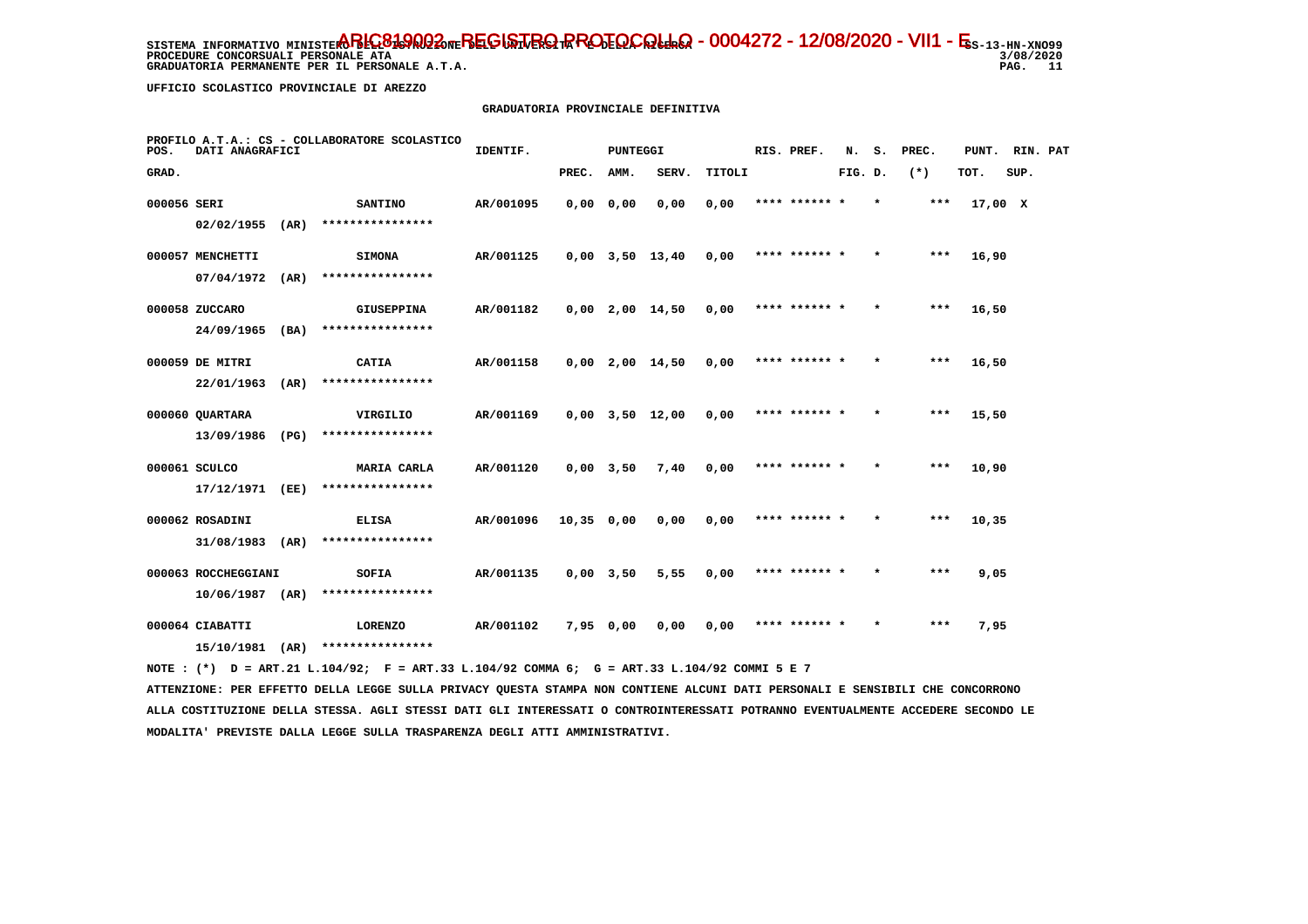SISTEMA INFORMATIVO MINISTERO BELGO DEL BEGISTRO RROTOCOLLO - 0004272 - 12/08/2020 - VII1 - E<sub>S-13-HN-XNO99</sub> **PROCEDURE CONCORSUALI PERSONALE ATA** GRADUATORIA PERMANENTE PER IL PERSONALE A.T.A.

 **UFFICIO SCOLASTICO PROVINCIALE DI AREZZO**

 **GRADUATORIA PROVINCIALE DEFINITIVA**

| PROFILO A.T.A.: GA - GUARDAROBIERE<br>POS.<br>DATI ANAGRAFICI                                  | IDENTIF.  |       | PUNTEGGI |                 |        | RIS. PREF.    |         |         | N. S. PREC. | PUNT. | RIN. PAT |  |
|------------------------------------------------------------------------------------------------|-----------|-------|----------|-----------------|--------|---------------|---------|---------|-------------|-------|----------|--|
| GRAD.                                                                                          |           | PREC. | AMM.     | SERV.           | TITOLI |               | FIG. D. |         | $(* )$      | TOT.  | SUP.     |  |
| 000001 D'ASARO<br><b>ROSA MARIA</b>                                                            | AR/001159 |       |          | 0,00 3,50 13,50 | 3,00   | **** ****** * |         | $\star$ | ***         | 20,00 |          |  |
| ****************<br>23/08/1968<br>(PA)                                                         |           |       |          |                 |        |               |         |         |             |       |          |  |
| NOTE : $(*)$ D = ART.21 L.104/92; F = ART.33 L.104/92 COMMA 6; G = ART.33 L.104/92 COMMI 5 E 7 |           |       |          |                 |        |               |         |         |             |       |          |  |